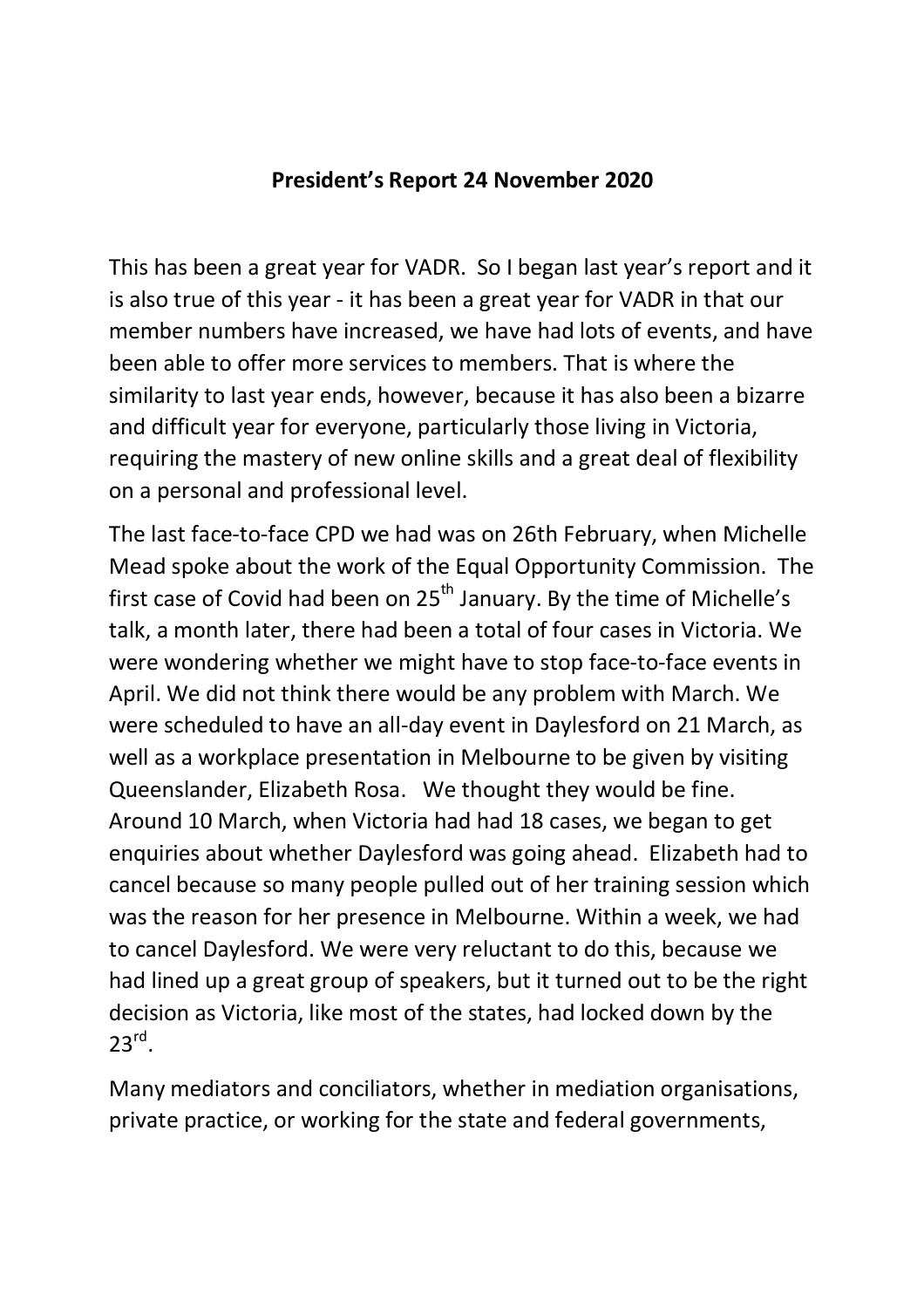then begun working online from home. For some, who already provided substantial online services, it was easy to adapt, but for others, who had never worked online before, the lack of the physical connection provided by face-to-face meetings, was difficult and alien. Some mediators had to homeschool full time as well as performing a full-time job, an extraordinarily difficult juggling act. Some of VADR's mediators in private practice had little work and decided to retire early or return to a previous profession. A surprising number of people, however, were actually much busier than before the pandemic. Problems associated with Covid increased the number of workplace, building and family disputes, and disputes involving landlords and tenants. The government established the Residential Tenancy Dispute Service and other services for commercial tenants which provided quite a bit work for some of VADR's members.

In May, VADR held its first online event when Judith O'Connell, The Victorian Small Business Commissioner spoke about the services offered by the Commission, and how they were adapting these services during the pandemic. Elizabeth Rosa was finally able to present to us in June, although she has still not been able to hold a workshop in Melbourne; like most trainers, she eventually conducted the workshop online.

After a brief reopening of Victoria in June, during which the Committee wondered briefly whether we might be able to host the Daylesford event in September, we Victorians all had to begin an even more arduous lockdown in July. This obviously did not halt VADR CPD events. In July, we hosted presentations by online platform service providers Modron and Immediation, in which there was a great deal of interest. In August, following several requests from VADR members, a panel of mediators and facilitators from several areas of mediation, discussed how they were adapting their services to online and telephone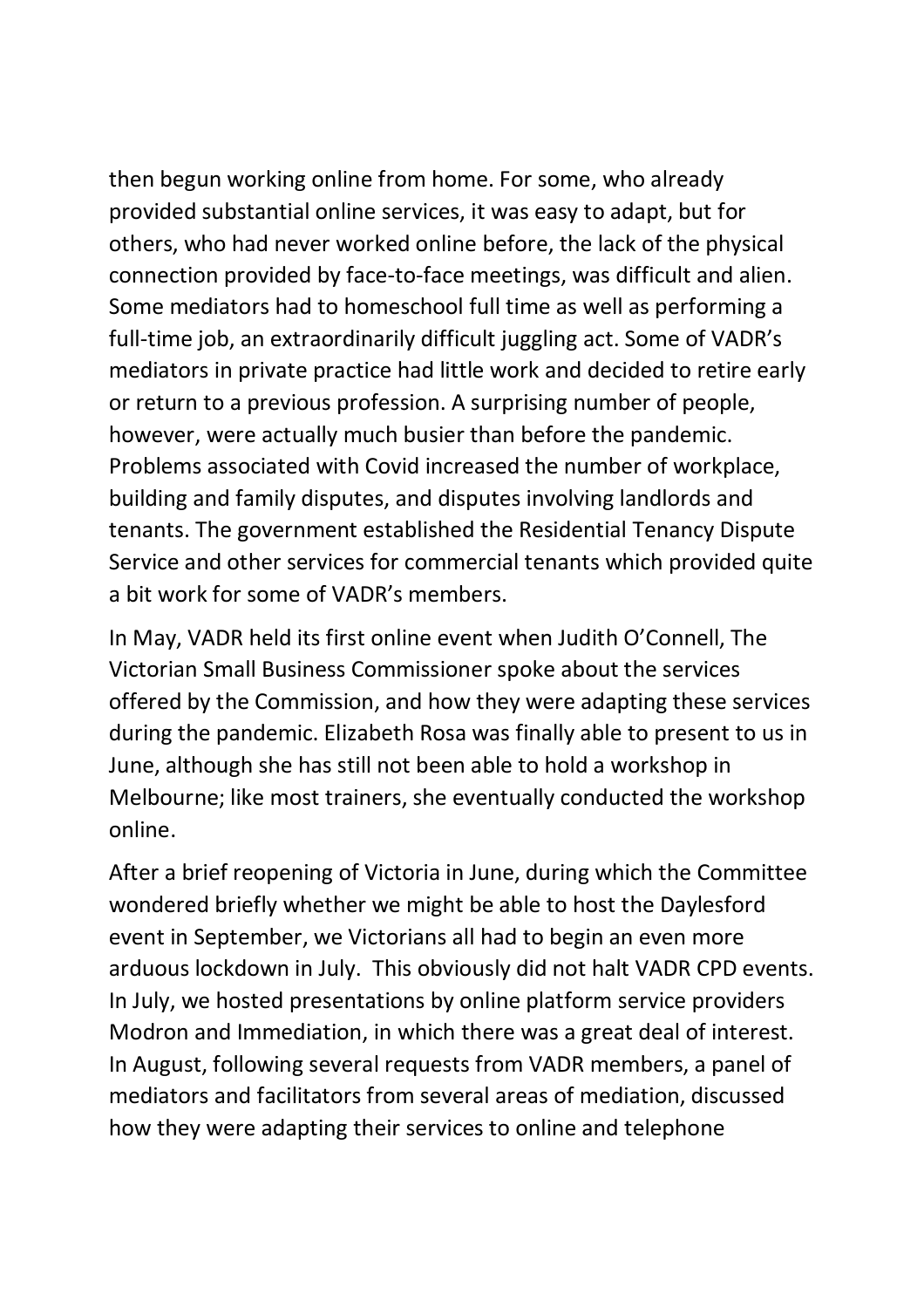mediation, and the Zoom chat function enabled a number of participants not only to ask questions of the speakers, but discuss how they themselves had adapted. In late August, Venita Dimos talked about strategies for enabling clients to deal with their conflict in different and more productive ways, a timely presentation since many mediators were finding the increased levels of anger and frustration in their clients difficult to cope with.

Katherine Johnson, the President of ADR, VADR's equivalent in NSW, provided a breath of fresh air in October when she spoke about presenting Australian family mediation to Mongolians dealing with the problems of family breakdown. Shortly afterwards, the Victorian State Ombudsman, Deborah Glass, spoke about early resolution strategies being used by her office, as well as discussing how her staff had adapted their practices to cope with Victoria's restrictive lockdown provisions. Our final talk for the year was given last night when the Chair of the Mediator Standards Board, Bianca Keys, discussed the role and remit of the Mediator Standards Board, the review currently being conducted on behalf of the organisation and its future plans.

Although VADR will return to face-to-face CPD at some stage, probably after the widespread implementation of the Covid vaccine, we do intend to continue conducting some online CPD. This is because it is more equitable, making access to CPD accessible to a much great number of members. Those members outside the Melbourne metropolitan area, even members living on the outskirts of Melbourne, have always found it very difficult to attend Melbourne based CPD, often travelling two or more hours for one hour of CPD which is why we instituted the annual Daylesford workshop. Interstate members have only been able to participate when visiting Melbourne. And those members with young children or parental and other commitments can be very disadvantaged by having access only to face-to-face CPD. The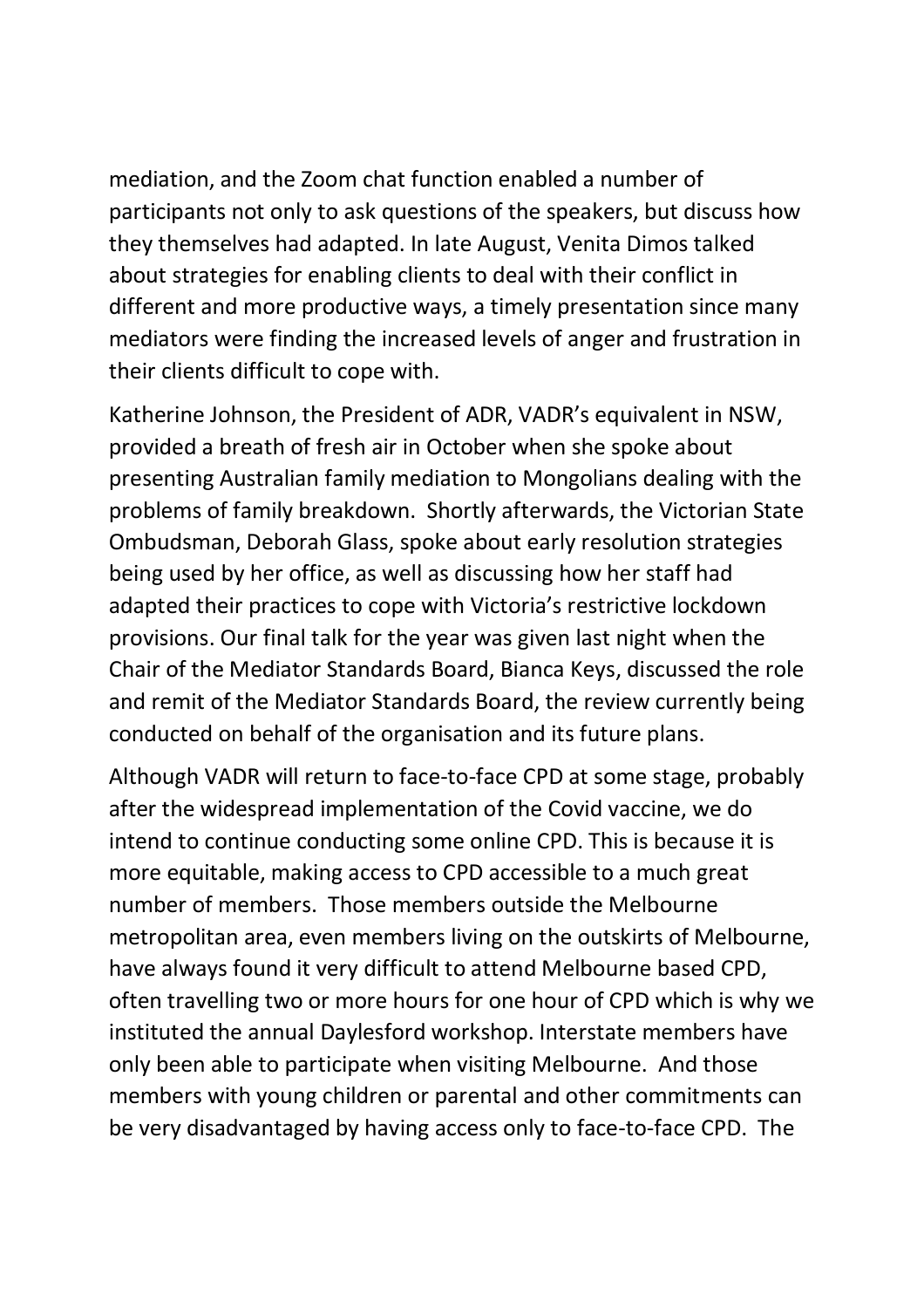high Zoom attendance figures have certainly indicated that online CPD has a wide appeal, extended by the availability of recordings following events. Online CPD has the further advantage that we can draw on the services of mediators all over Australia, and even overseas although we have not yet exercised that option. It is clear that online and face-toface CPD when combined, really broaden the range of CPD available to members.

In addition to our regular CPD program, the work of the Private Practitioners' Special Interest Group, ably facilitated by Ian Smith and Jodie Grant, was conducted online after the first face-to-face meeting in early March this year. As happened with the VADR's CPD program, attendance at the Special Interest Group was about double the face-toface meetings and worked really well. The group will continue next year.

The number of members, and accredited members, has continued to rise. We now have over 400 members and over one hundred accredited members. Anthony Grimes, who is also VADR's Secretary, chairs the Accreditation Sub-Committee, which now has to do a lot of work accrediting and re-accrediting members, as well as liaising with the Mediator Standards Board, and participating in information sessions. This large workload is voluntary with a small amount of admin assistance and we owe Anthony and the Accreditation Sub-Committee a lot. VADR also liaises with the Attorney-General's Department, which accredits FDRPs, who are able to use VADR's Complaints Process to comply with the requirements of that Department. We only have an average of one complaint a year, but it is a lot of work for the person investigating it, and again, we are very grateful to those who provide this very time-consuming service, including Jeff Katz and Susan Hamilton-Green.